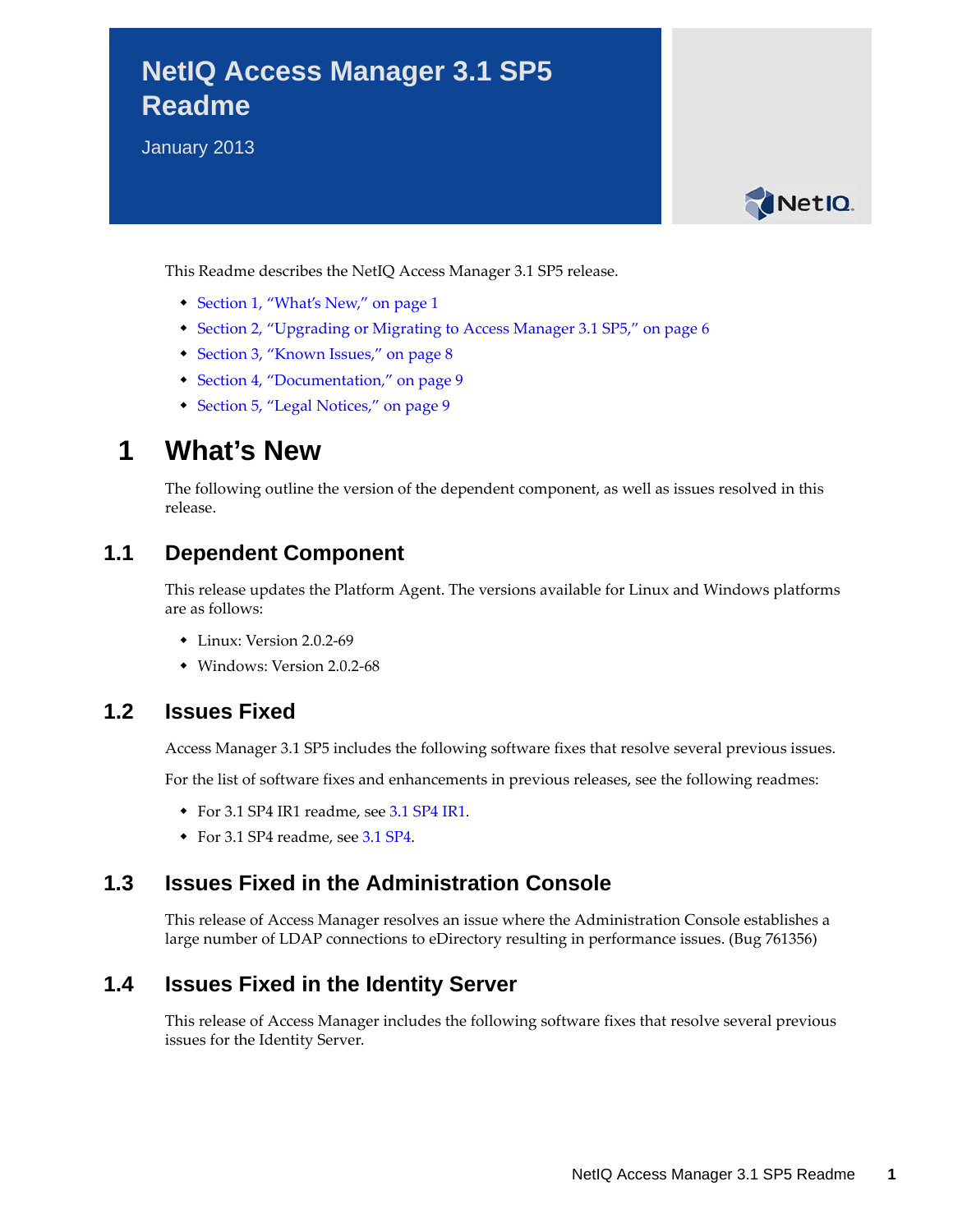#### **1.4.1 Error Logging in to the Identity Server**

**Issue:** The Identity Server login fails with an error message when you log in with a username that contains a / character. (Bug 748435)

**Fix:** You can now access a protected resource by logging in to the Identity Server with a username that contains a / character.

#### **1.4.2 Issues With Excessive Logging When Log Level is Set to Warning**

**Issue:** Excessive logging occurs in the catalina.out file when *Logging* is enabled in the Identity Server. (Bug 750535)

**Fix:** Excessive logging no longer occurs when the log level is set to Warning.

#### **1.4.3 User Session Times Out after Logging In to the Identity Server**

**Issue:** When the *Limit user session* is enabled, the user session times out. For example if *Authentication Timeout* and *Default Timeout* are defined on the contract for five minutes, the system does not ask you to reauthenticate after five minutes elapse. (Bug 781763)

**Fix:** When the user session times out you will be asked for the user credentials when you open a new browser or when a new user logs in.

### **1.4.4 PasswordFetch Class Fails in a Federated Environment**

**Issue:** When you provision a new user in a federated environment, the PasswordFetch Class that is part of post authentication method fails the first time and works without any issues when the newly provisioned user logs in subsequently. (Bug 782221)

**Fix:** The PasswordFetch Class fetches the password the first time you log in.

#### **1.4.5 XML Signature Validation Issue in SAML 2.0**

**Issue:** While validating the XML signature, federated authentication through SAML 2.0 fails and displays a signature validation message. For more information, see [CVE-2012-3314.](CVE-2012-3314 (http://web.nvd.nist.gov/view/vuln/detail?vulnId=CVE-2012-3314) (Bug 787161)

**Fix:** The session authentication occurs without any XML signature validation issues and displays the error code messages Signature Verification failed and invalid signatures.

#### **1.4.6 User Provisioning Issues**

**Issue:** User provisioning issues occur when a user is created on one LDAP server and a request to modify an attribute is initiated on another LDAP server. For example, a user is created on LDAP server A and the attribute modify request is initiated on LDAP server B. When eDirectory synchronization occurs, the user account is not available on LDAP server B and this causes user provisioning issues. (Bugs 744295)

Fix: The user creation and LDAP attribute modify request now handled on the same LDAP server when more than one LDAP server replicas are configured for a user store.

# **1.5 Issues Fixed in the Access Gateway Service**

This release of Access Manager includes the following software fixes that resolve several previous issues in the Access Gateway Service.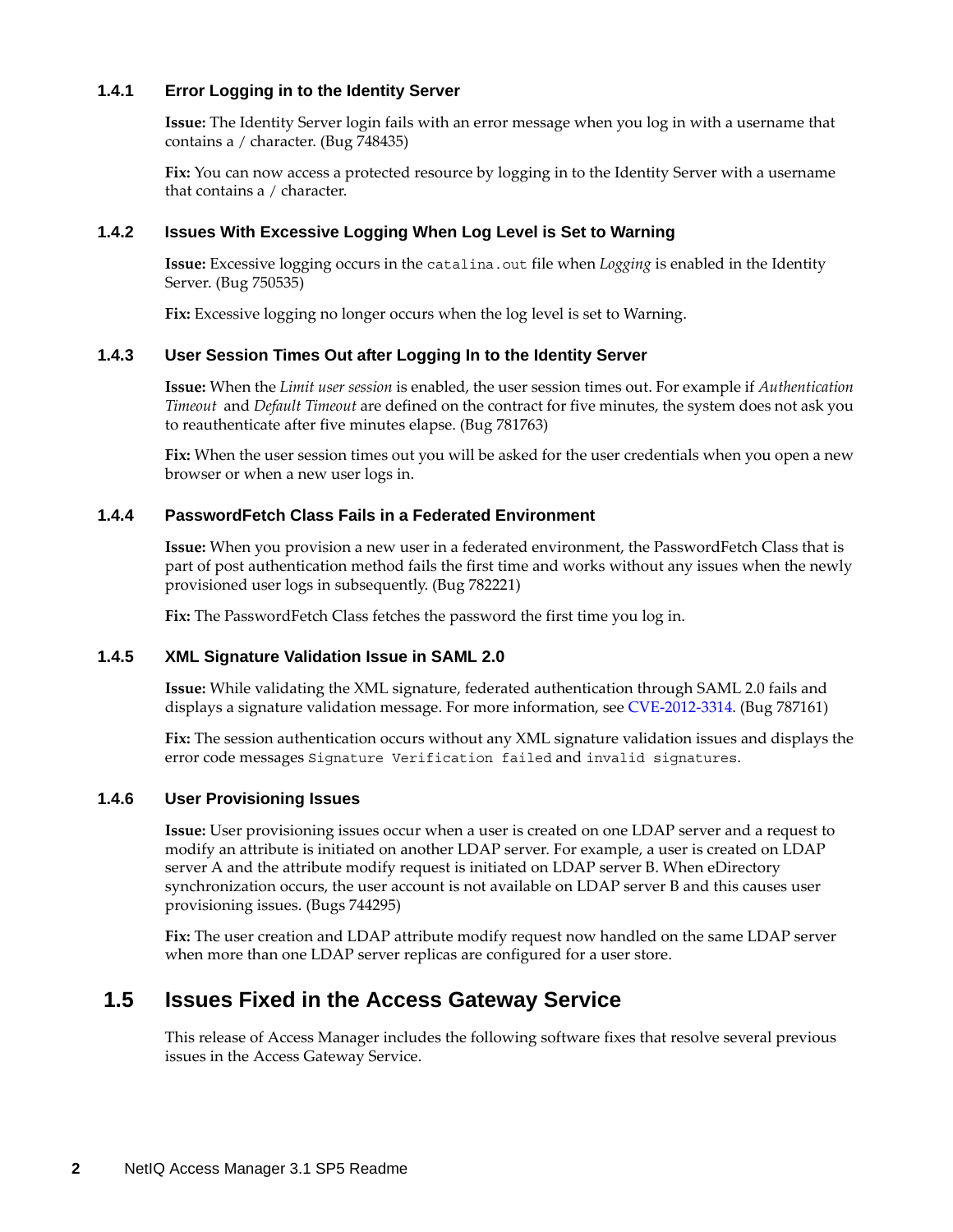### **1.5.1 ActiveMQ Web Console Goes into a Non-Responding State due to Many Open Files**

**Issue:** When *Auditing* is enabled, each child process of Apache requests ActiveMQ for creating a queue. ActiveMQ creates a queue depending on the process ID and assigns a queue ID. When Apache restarts, the child process again requests ActiveMQ to create the queue with the process ID. Over a period of time, ActiveMQ becomes non-responsive. (Bug 746349)

Fix: Each httpd child process does not request the ActiveMQ process to create queues.

#### **1.5.2 Data Posted is Lost When the Size Exceeds Parking Limit**

**Issue:** During the authentication process, if the data posted to the Access Gateway exceeds 50 KB, the data is lost. (Bug 756739, 786102)

**Fix:** The Access Gateway now accepts data up to 64 KB.

#### **1.5.3 Extended Logging Cannot be Configured for Path-Based Proxies**

**Issue:** Path based proxy service uses the log profile of the parent proxy and ignores the log profile assigned to it. (Bug 757251, 778471)

**Fix:** The Access Gateway now uses the log profile assigned to the path. The common and or extended logs are now created under var/log/novell/reverse/ directory.

#### **1.5.4 Extended Logging Displays Incorrect Data**

**Issue:** Incorrect data is displayed in the log data options. (Bug 765432)

**Fix:** The issue with data in the log data options is resolved.

#### **1.5.5 Query String Injection Policy Corrupts Existing Parameter Values**

**Issue:** The existing query parameter values are corrupted if a request to the Access Gateway Service from a browser has a query string that matches the data injected by the Identity Injection policy. (Bug 764475)

Fix: The existing query string does not get corrupted after the query string is injected.

#### **1.5.6 LogoutSuccess Page is not Displayed**

**Issue:** Linux Access Gateway does not display the LogoutSuccess page while accessing AGLogout with a third-party SAML 2.0 service provider. SAML 2.0 supports only front channel logout. (Bug 778971)

**Fix:** Linux Access Gateway now displays the LogoutSuccess page.

#### **1.5.7 Configuration Changes on Access Gateway Service Leads to Apache Restart**

**Issue:** Any configuration changes on the Access Gateway Service cause Apache services to restart. This causes service interruption. (Bug 778478)

**Fix:** Configuration changes made on the Access Gateway Service, do not cause service interruption.

#### **1.5.8 302 Redirect Occurs after Updating the Configuration**

**Issue:** ESP clears the cached session and failover details after each configuration request due to a change in the Access Gateway configuration. This results in 302 redirects for existing sessions. After the Identity Server configuration is updated, it results in a 302 error. (Bug 780133)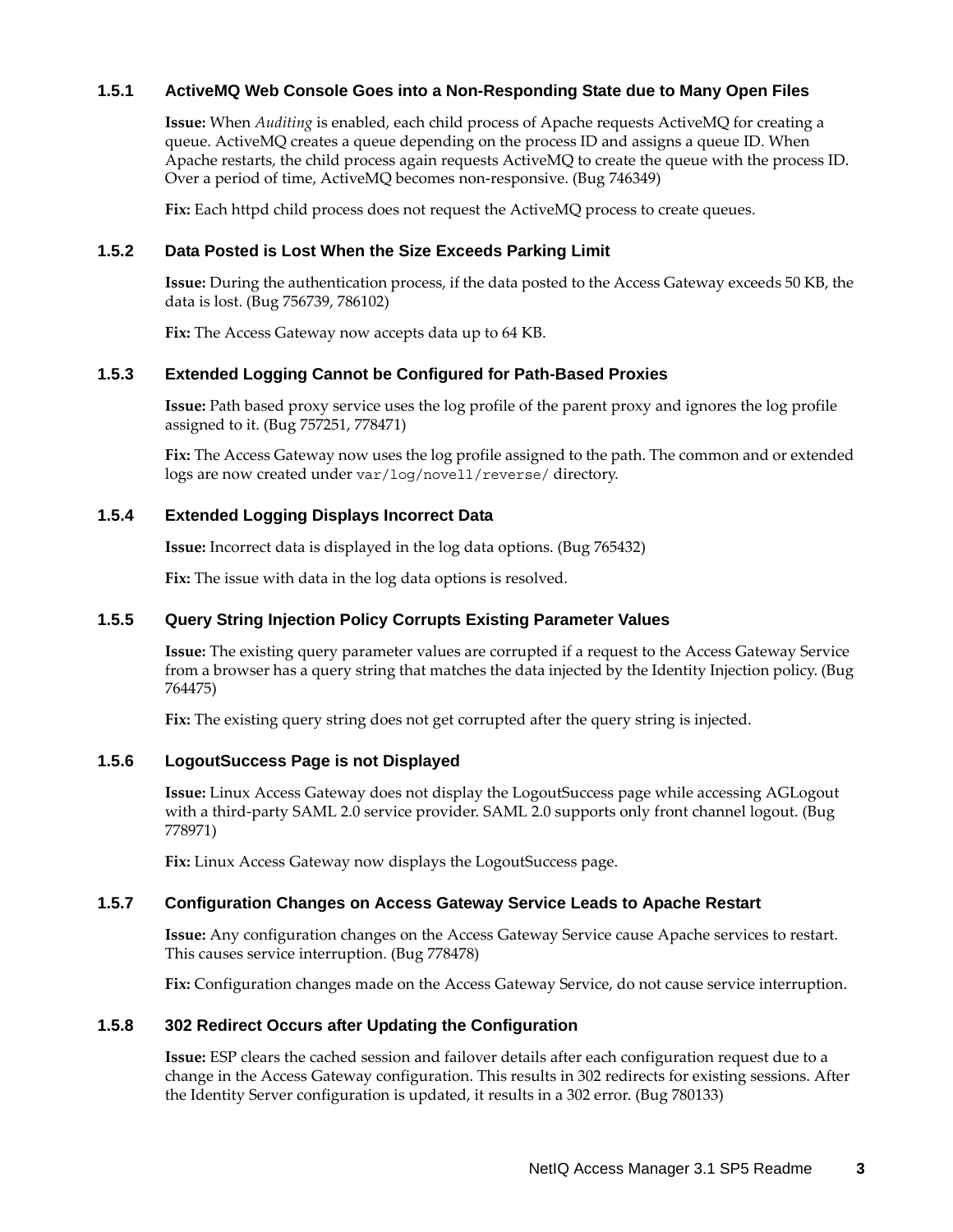**Fix:** ESP does not clear the existing session details after updating the configuration.

#### **1.5.9 Email Notifications Sent to All Profiles**

**Issue:** The Access Gateway sends email notifications to all profiles even if the alert profile was not configured. (Bug 783350)

Fix: The email notifications are now sent only to profiles that are configured.

#### **1.5.10 Page Redirection Error while Accessing a Resource**

**Issue:** The following issues occur while accessing a resource: (Bug 786658)

- Mozilla Firefox: The Mozilla Firefox browser displays The page isn't redirecting properly error.
- Internet Explorer: In Internet Explorer, the redirection results in an infinite loop. This happens during the login process after the server submits credentials to the Identity Server.

**Fix:** Session information is updated in the Identity Server.

#### **1.5.11 HTTP Log Rollover Issues**

**Issue:** You cannot specify the time for *Roll Over Options* in a local time zone. (Bug 786692)

**Fix:** The local time zone specified for rollover is now accepted.

#### **1.5.12 Navigation Page of Vibe Appears Intermittently**

**Issue:** The header page of Vibe does not load, creating issues in displaying the Vibe navigation page. (Bug 786857)

Fix: The issue with memory pointers is resolved. The pages load without error.

#### **1.5.13 Provide a Way to Cache More Than 1 MB**

**Issue:** Apache does not cache a file if the file size is more than 1 MB. (Bug 786858)

Fix: The Access Gateway Server now provides the advanced option CacheMaxFileSize with a default value of 5 MB. For more information on this advanced option, see "Advanced Access Gateway Service Options" in the *Novell Access Manager 3.1 SP5 Access Gateway Guide*.

#### **1.5.14 Empty Authentication Header Variable Causes HTTP 500 error**

**Issue:** If you try to access a protected or public resource that has an Identity Injection policy assigned before the authentication process is completed, then the users get an HTTP 500 error. (Bug 769430)

**Fix:** Ensure that NAGGlobalOptions RemoveEmptyHeaderValue is set to on. For more information about this option, see "Advanced Access Gateway Service Options" in the *Novell Access Manager 3.1 SP5 Access Gateway Guide*.

#### **1.5.15 The Identity Server Is Not Updated With User Session Details of the Access Gateway Service**

**Issue:** The Identity Server is not updated with the user session details of the Access Gateway Service and this causes the Identity Server to time out. (Bugs 773018, 768997)

**Fix:** This issue has been fixed by modifying the time-to-live calculations.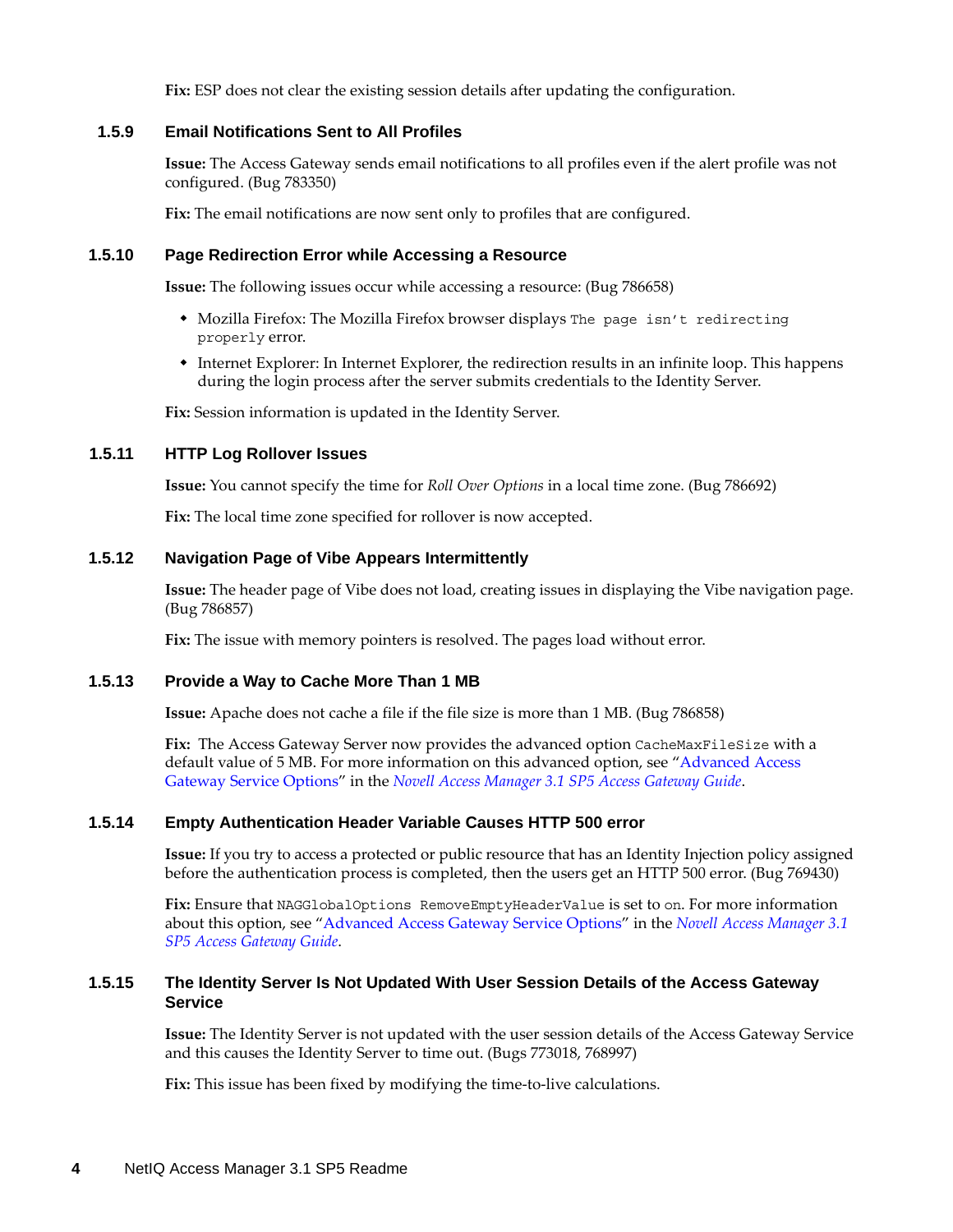#### **1.5.16 Non-Redirected Login Is Not Working**

**Issue:** An Identity Injection policy configured for a protected resource with Non-Redirected Login works the first time, but fails during subsequent requests. This issue occurs because the session cache does not have complete information for Non-Redirected Login. (Bug 786855)

**Fix:** The session cache is now updated with Liberty ID and this is subsequently used in ESP policies.

# **1.6 Issues Fixed in the Linux Access Gateway Appliance**

#### **1.6.1 Failure to Rewrite AJAX Location Header**

**Issue:** The system fails to rewrite the AJAX location header causing broken links. (Bug 727755)

**Fix:** The AJAX location header is now rewritten with the published DNS name.

#### **1.6.2 Unmasking of Data does not Occur during Form Fill**

**Issue:** When the data in the form you submit is sent to the Web server, the data values are masked instead of being displayed. (Bug 748657)

**Fix:** When the Access Gateway submits the data to the Web server, the masked values are displayed.

#### **1.6.3 Client-Initiated Renegotiation Issues and Browser Exploit Against SSL/TLS Attacks**

**Issue:** Client-initiated renegotiation issues and Browser Exploit Against SSL/TLS attack occur during SSL communication. (Bugs 763598, 765154)

Fix: To disable client renegotiation completely, use the .disableClientRenego touch file. To avoid Browser Exploit Against SSL/TLS attacks, configure the cipher setting in the sslsettings.conf file. For more information on these touch files see .disableClientRenego and Browser Exploit Against SSL/ TLS Attack During SSL Communication in the *Novell Access Manager 3.1 SP5 Access Gateway Guide*. For more information on this vulnerability, see [CVE-2011-3389](http://web.nvd.nist.gov/view/vuln/detail?vulnId=CVE-2011-3389).

#### **1.6.4 Issues During Form Fill Process**

**Issue:** During form fill, the following issues occur:

- If the data posted contains a & character, the Linux Access Gateway form fill process fails.
- If the data posted contains a space, it is encoded as a + character instead of %20 character. The Linux Access Gateway form fill process fails. (Bug 766104)

**Fix:** The data is posted without any issues during form fill.

#### **1.6.5 Linux Access Gateway Users Experience Downtime**

**Issue:** If the audit events are enabled and the audit server is not reachable, Linux Access Gateway users experience downtime. (Bug 771341)

**Fix:** This downtime issue has been resolved.

#### **1.6.6 Restart Issue with the ics\_dyn Process**

**Issue:** The 3.1.4 Linux Access Gateway channel to the Administration Console causes the ics\_dyn process to restart. (Bug 777948)

**Fix:** The ics\_dyn process issue is now resolved.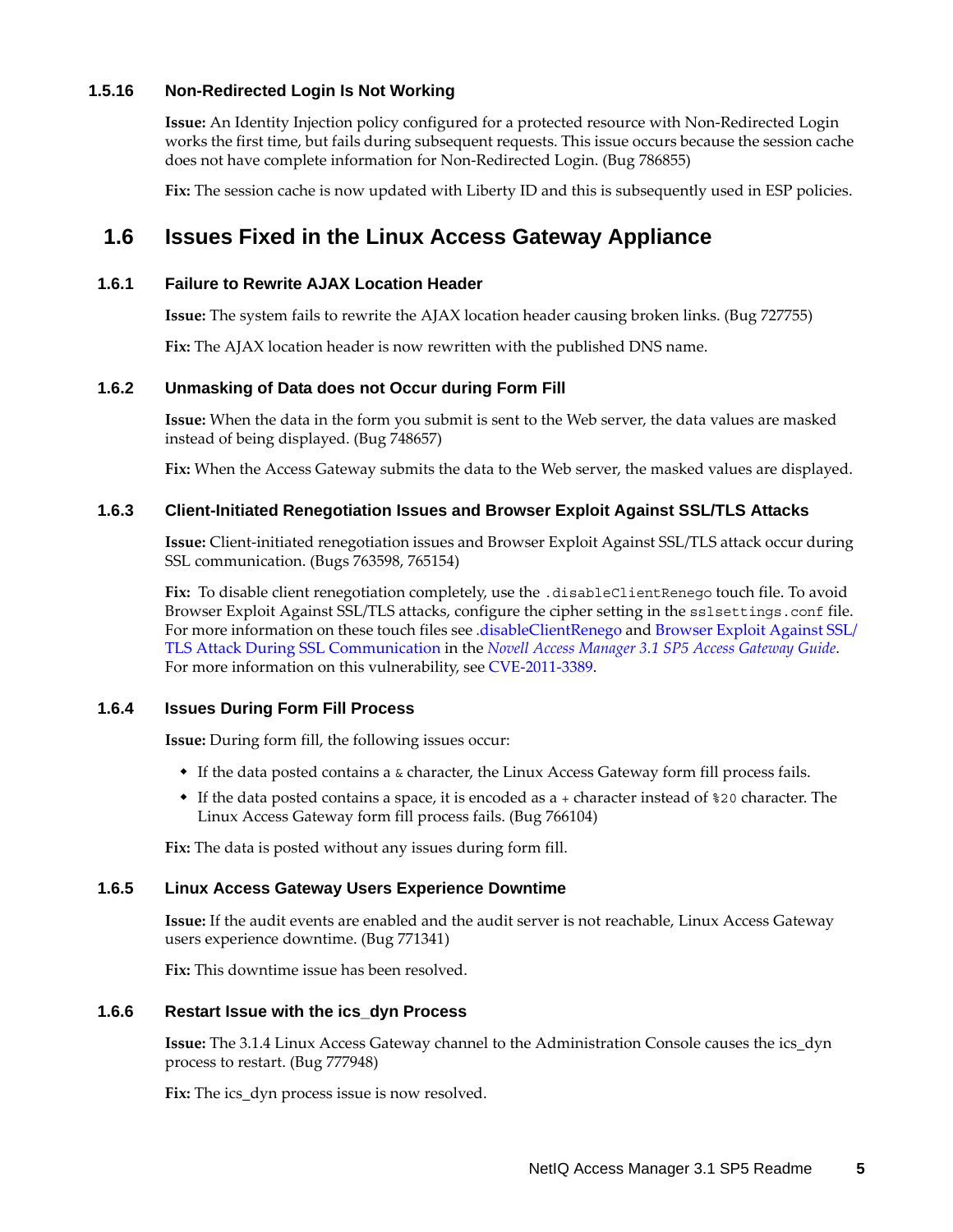#### **1.6.7 Form Fill Issues When Some Characters are Specified in the Password**

**Issue:** Characters such as ", \$, #, & specified in the password leads to form fill issues. (Bug 770889)

Fix: The password now accepts the specified characters and form fill occurs without any issues.

# **1.7 Issues Fixed in SSL VPN**

This release of Access Manager resolves an issue where Stunnel does not start when you update the libopenssl security package. For more information, see [TID 7010536](http://www.novell.com/support/kb/doc.php?id=7010536). (Bug 773755)

# <span id="page-5-0"></span>**2 Upgrading or Migrating to Access Manager 3.1 SP5**

After you have obtained the Access Manager license, log in to the [Novell Customer Center.](http://www.novell.com/center) Follow the link that allows you to download the software. Ensure that you are on Access Manager 3.1 SP4 or later before upgrading to Access Manager 3.1 SP5. You can migrate Access Manager 3.1 SP5 to Access Manager 3.2 SP1 IR1. For more information, see [Section 2.2, "Migration Instructions," on page 7.](#page-6-0)

**Filename** Description AM 31 SP5 IdentityServer Linux32.tar.gz Contains the Linux Identity Server the Linux Administration Console, the ESP-enabled SSL VPN Server, and the Traditional SSL VPN server. AM 31 SP5 IdentityServer Win32.exe Contains the Windows Identity Server and Windows Administration Console for Window 2003. AM 31 SP5 IdentityServer Win64.exe Contains the Windows Identity Server and Windows Administration Console for Windows 2008. AM 31 SP5 AccessGatewayAppliance Linux S Contains CD image for the SUSE Linux Enterprise LES11.iso Server (SLES) 11 version of the Access Gateway Appliance and the Traditional SSL VPN Server. Can be used only for installation. AM 31 SP5 AccessGatewayAppliance Linux S Contains the upgrade RPMs for SLES 11 version of LES11.tar.gz the Access Gateway Appliance and the traditional SSL VPN server. AM 31 SP4 AccessGatewayAppliance Linux S Contains the upgrade RPMs for SLES 9 version of the LES9.tar.gz Access Gateway Appliance and the Traditional SSL VPN server. AM\_31\_SP5\_AccessGatewayService Win64.exe Contains the Access Gateway Service for Windows Server 2008 R2 for a 64-bit operating system. AM 31 SP5 AccessGatewayService Linux 64. Contains the Access Gateway Service for SLES 11 for bin a 64-bit operating system. AM 31 SP5 ApplicationServerAgents AIX.bi Contains the Agents Service for AIX platform. n AM 31 SP5 ApplicationServerAgents Linux. Contains the Agents Service for Linux platform. bin AM\_31\_SP5\_ApplicationServerAgents\_Solari Contains the Agents Service for Solaris platform.s.bin

The following files are available: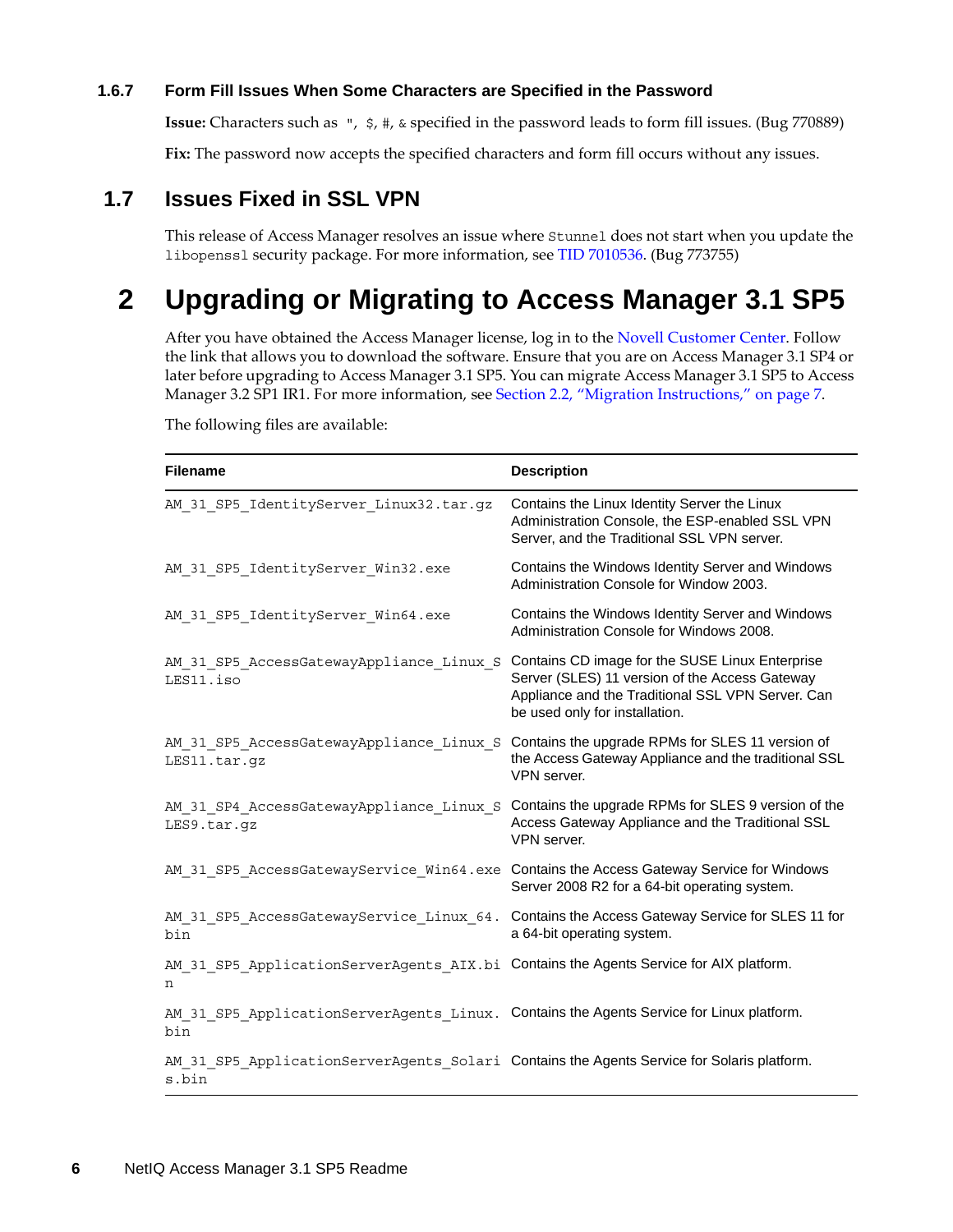**Filename** Description

```
AM 31 SP5 ApplicationServerAgents Window Contains the Agents Service for Windows platform.
s.exe
```
# **2.1 Upgrade Instructions**

To upgrade to 3.1 SP5, ensure that you are using Access Manager 3.1 SP4 or later. For instructions on upgrading see "Upgrading Access Manager Components" in the *NetIQ Access Manager 3.1 SP5 Installation Guide*.

# <span id="page-6-0"></span>**2.2 Migration Instructions**

Complete the following steps to migrate Access Manager 3.1 SP5 to 3.2 SP1 IR1:

- 1. Migrate the Administration Console from 3.1.5 to 3.2 SP1. For more information, see [Migrating](https://www.netiq.com/documentation/netiqaccessmanager32/mig_upgrade/?page=/documentation/netiqaccessmanager32/mig_upgrade/data/bookinfo.html)  [Access Manager on SLES.](https://www.netiq.com/documentation/netiqaccessmanager32/mig_upgrade/?page=/documentation/netiqaccessmanager32/mig_upgrade/data/bookinfo.html)
- 2. Upgrade the 3.2 SP1 Administration Console to 3.2 SP1 IR1. For more information, see [Upgrading from Access Manager 3.2 SP1 to 3.2 SP1 IR1](https://www.netiq.com/documentation/netiqaccessmanager32/installation/data/bzevr94.html#b13py9c1).
- 3. Migrate the other Access Manager components after upgrading the Administration Console to 3.2 SP1 IR1. For more information, see [Migrating Access Manager on SLES.](https://www.netiq.com/documentation/netiqaccessmanager32/mig_upgrade/?page=/documentation/netiqaccessmanager32/mig_upgrade/data/bookinfo.html)

### **2.3 Installation Instructions**

For installation instructions of the Access Manager Administration Console, the Identity Server, the Access Gateway Appliance, the Access Gateway Service, and the SSL VPN server, see the *NetIQ Access Manager 3.1 SP5 Installation Guide.*

# **2.4 Verifying Version Numbers Before Upgrading**

Before upgrading or migrating to Access Manager 3.1 SP5, ensure that you have upgraded all the components to Access Manager 3.1 SP4 or later.

To determine the existing version, complete the following steps:

- **1** In the Administration Console, click *Access Manager* > *Auditing* > *Troubleshooting > Version.*
- **2** Examine the value in the *Version* field. The following table indicates the versions that can be upgraded to 3.1 SP5.

| <b>Component</b>               | 3.1 SP4  | 3.1 SP4 IR1           |
|--------------------------------|----------|-----------------------|
| <b>Administration Console</b>  |          | $3.1.4.27$ $3.1.4.57$ |
| <b>Identity Server</b>         | 3.1.4.27 | 3.1.4.57              |
| Linux Access Gateway           | 3.1.4.27 | 3.1.4.57              |
| <b>Access Gateway Services</b> | 3.1.4.27 | 3.1.4.57              |
| <b>SSL VPN</b>                 |          | $3.1.4.27$ $3.1.4.57$ |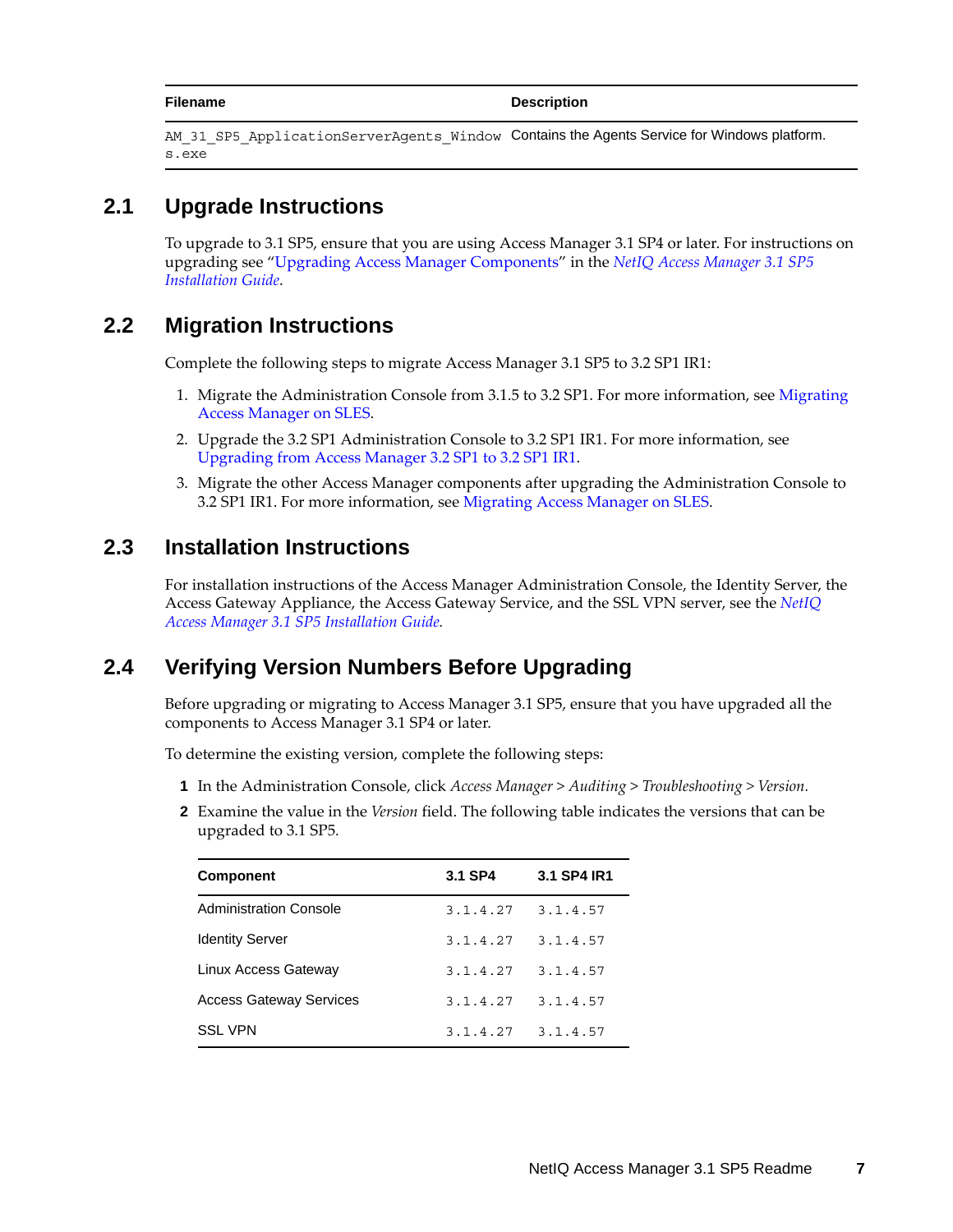# **2.5 Verifying Version Numbers After Upgrading**

After upgrading all the Access Manager components, verify the version as follows:

- **1** In the Administration Console, click *Access Manager* > *Auditing* > *Troubleshooting > Version.*
- **2** Examine the value in the *Version* field to verify that the component has been upgraded to 3.1 SP5.

| <b>Component</b>                | Version  |
|---------------------------------|----------|
| Administration Console          | 3.1.5.42 |
| <b>Identity Server</b>          | 3.1.5.42 |
| <b>Access Gateway Appliance</b> | 3.1.5.42 |
| <b>Access Gateway Services</b>  | 3.1.5.42 |
| SSL VPN                         | 3.1.5.42 |

# <span id="page-7-0"></span>**3 Known Issues**

The following table lists the known issues and workaround in Access Manager 3.1 SP5:

| <b>Issue</b>                                                                                                                                                                                                                             | Workaround                                                                      |
|------------------------------------------------------------------------------------------------------------------------------------------------------------------------------------------------------------------------------------------|---------------------------------------------------------------------------------|
| The Icache process (Novell Nsure Audit Platform<br>agent) runs as a root user. But after the Icache<br>process crashes, it runs as a non-root user. (Bug<br>770032)                                                                      | For information on resolving this issue, see TID<br>7010978                     |
| When you perform an LDAP query to the user store,<br>the PasswordFetch class fails. (Bug 776183)                                                                                                                                         | None.                                                                           |
| An LDAP photo attribute is not injected into the<br>HTTP custom header. (Bug 780739)                                                                                                                                                     | None.                                                                           |
| When an alternate hostname is configured the first<br>time, Access Gateway rewrites the referer header to<br>the back-end Web server. During subsequent<br>attempts, Access Gateway does not rewrite the<br>referer header. (Bug 786086) | None.                                                                           |
| When Icache runs out of memory or loses<br>connection to the logging server, the health page<br>does not display the health status. (Bug 786695)                                                                                         | None.                                                                           |
| An un-authenticated user is not redirected to the<br>login page while accessing the protected URL that<br>contains the # character. (Bug 791063)                                                                                         | When the $\#$ character is replaced with $\frac{1}{2}$ 3,<br>redirection works. |
| Authentication fails if a user bind request to the user<br>store takes more than 15 seconds. (Bug 794290)                                                                                                                                | None.                                                                           |
| The Access Gateway health check fails to check<br>status of some of the back-end Web servers. (Bug<br>794482)                                                                                                                            | None.                                                                           |